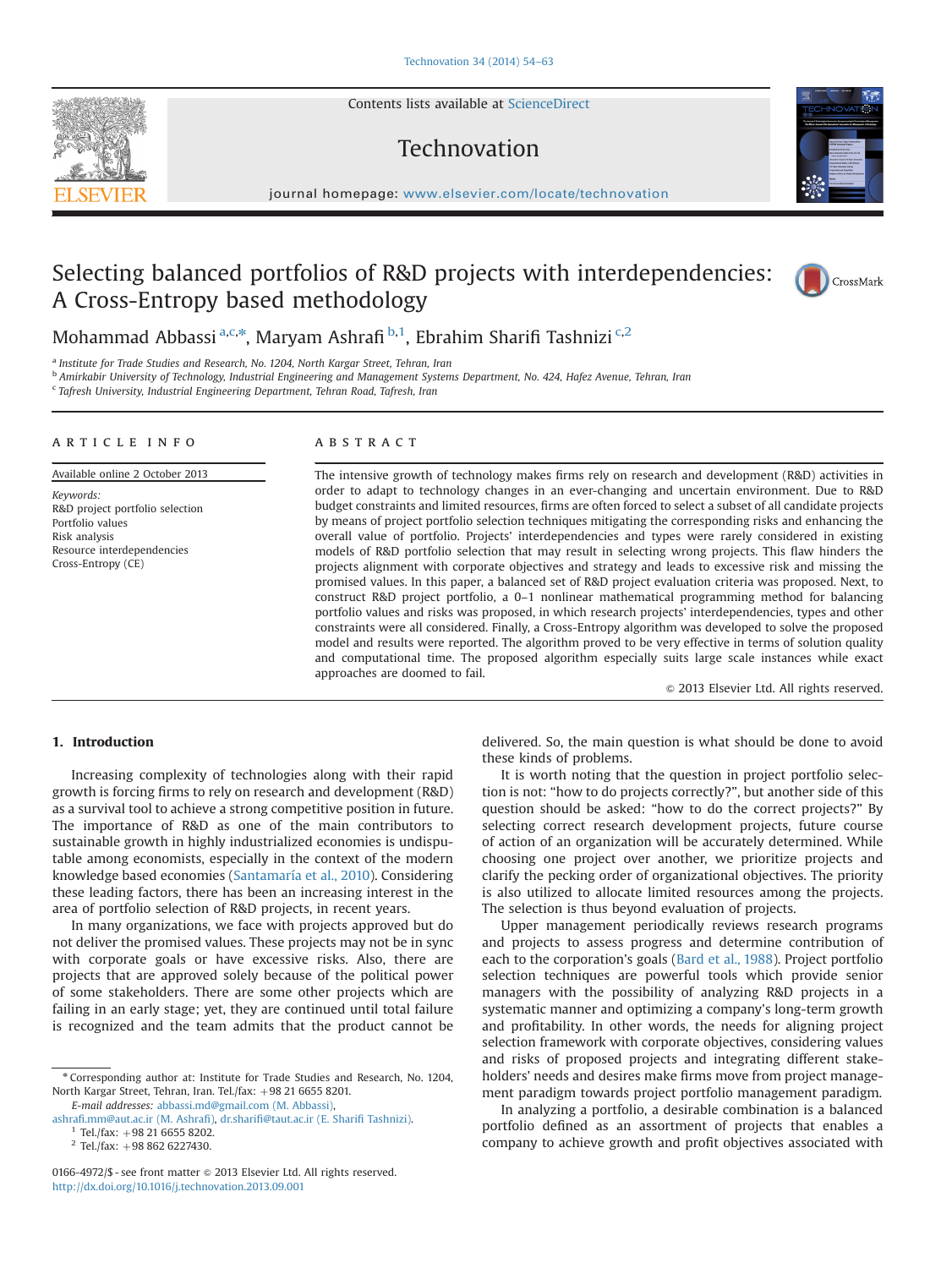its corporate strategy without exposing the company to undue risks ([Hill and Jones, 1992\)](#page--1-0). Given varying levels of uncertainties faced by firms, underestimating uncertainty can lead to strategies that neither defend against the threats nor take advantage of the opportunities provided by higher levels of uncertainty ([Courtney](#page--1-0) [et al., 1997\)](#page--1-0). Furthermore, [Mikkola \(2001\)](#page--1-0) described some advantages provided by the portfolio approach for R&D management:

- Relative strengths and weaknesses of each project are surfaced.
- $\bullet$ Decisions regarding capital investment allocation, project selec-
- tion, prioritization and resource allocation are facilitated.
- Dynamics of the projects are revealed.
- Projects are tied to business level performances.
- $\bullet$ -Systematic analysis of the projects is encouraged.
- Relative graphical positioning of the projects makes the evaluation process easier to be understood by non-technical managers,
- Consensus is emphasized,
- - $\bullet$  Gaps and future development opportunities are highlighted.

In line with various advantages of project portfolio selection, it is always a challenging issue in R&D management. Even though many studies have been done in this regard, nature of this topic is very broad such that there are always opportunities for future works ([Iamratanakul et al., 2008](#page--1-0)).

A wide variety of project portfolio selection models have been assembled over the years including linear programming, scoring models and checklists ([Coldrick et al., 2005\)](#page--1-0). Many early selection models were based on an optimization approach, which usually involved conversion of the attributes of a project into a single monetary value. There is little information on the application of these early models to project selection decisions [\(Coldrick et al.,](#page--1-0) [2005](#page--1-0)). [Moore and Baker \(1969\)](#page--1-0) suggested that the models were not entirely suitable for R&D type project portfolio selection due to the lack of input data. In spite of many proposed models' complexity and problems of application, a survey by [Cooper et al. \(2001\)](#page--1-0) on the uses of portfolio management models concluded that it is greatly beneficial to use some forms of portfolio selection tools or systems.

So, the objective of this paper is to develop a framework for systematically selecting and adjusting R&D project portfolio which could most likely support the achievement of the organization's goals aligned with the strategies and minimize portfolio risk within the organization's resource (people and funding) constraints while considering projects' interdependencies and interactions.

Lack of comprehensive project portfolio selection model that could integrate corporate objectives and its project portfolio through an evaluation framework which combines qualitative and quantitative criteria motivated proposing this model.

The paper is organized as follows. First, some issues on R&D project portfolio selection literature and this research conceptual framework are discussed. Second, the concept of a balanced portfolio and evaluation framework is explained followed by the development of a mathematical model considering projects' values, risks and interdependencies. [Section 4](#page--1-0) presents an overview on Cross-Entropy algorithm and its implementation. Computational results of applying Cross-Entropy algorithm are presented and discussed in [Section 5.](#page--1-0) Finally, conclusions are reported in [Section 6](#page--1-0).

## 2. Literature review and R&D project portfolio conceptual framework

R&D project portfolio selection is a concept based on the former financial investment theory. The original theory of the portfolio was developed for financial investors in stock markets. [Markowitz's](#page--1-0) [\(1952\)](#page--1-0) "Portfolio Selection" was based on the diversifications of risks. Diversification of single investment risk in a portfolio reduces risks overall, but, will not generally eliminate them. The Markowitz's portfolio theory asserted that, "The whole is greater than the sum of the parts". Mapping this concept in project management field, researchers introduced theoretical foundations for project portfolio. Meanwhile, this framework was deployed in R&D project portfolio management. Although we can learn from the financial portfolio theory, it is worth to mention that project portfolios are different from financial portfolios because projects have no market price despite financial assets [\(Casault et al., 2013](#page--1-0)).

The problem of allocating resources to arrive at an optimum portfolio of R&D projects has been examined extensively by a number of researchers [\(Bard et al., 1988\)](#page--1-0). The literature on R&D project portfolio selection is extensive and dates back to the 1950s ([Santiago and Vakili, 2005\)](#page--1-0). Many early selection models were based on linear programming, scoring models and checklists ([Tidd](#page--1-0) [et al., 2005](#page--1-0); [Coldrick et al., 2005](#page--1-0)). These models usually involved conversion of the attributes of a project into a single monetary value ([Coldrick et al., 2005](#page--1-0)).

Reviewing the literature on R&D project portfolio selection reveals two schools of thoughts on how to classify the approaches for research project/portfolio selection ([Iamratanakul et al., 2008\)](#page--1-0). [Iamratanakul et al. \(2008\)](#page--1-0) argued that the first school of thought is mainly influenced by Baker, Freeland, and Pound providing quantitative approaches to project selection and resource allocation up to the early 1990s. Generally, these formulations amounted to static mathematical programming problems, the solutions of which are to provide optimal recommendations for management. These approaches have been criticized for their inability in capturing dynamic nature of the decision making process and tacit information available for decision makers as well as for the "black box" solution they provide that are not generally very insightful ([Santiago and Vakili, 2005](#page--1-0)). The second school of project portfolio selection methodologies is influenced by Souder, Mandakovic and Gupta and tackle with the problem of project selection by qualitative techniques, such as using bubble diagrams, scoring models for project ranking and selecting. For details on this two R&D project portfolio selection schools of thoughts, see ([Iamratanakul et al., 2008](#page--1-0); [Baker and Freeland, 1975](#page--1-0); [Baker and](#page--1-0) [Pound, 1964;](#page--1-0) [Santiago and Bifano, 2005;](#page--1-0) [Gupta and Mandakovic,](#page--1-0) [1992](#page--1-0)). While introducing an integrated synthesis of these two schools of thought, [Heidenberger and Stummer \(1999\)](#page--1-0) categorized project portfolio selection models to 6 dimensions of benefit measurement methods, mathematical programming approaches, simulation and heuristics models, cognitive emulation approaches, real options, and ad hoc models.

The extensive research done in this area has led to many techniques that can be used for selecting R&D project portfolio. Below, a summary of the related research is reviewed. [Ghasemzadeh](#page--1-0) [and Archer \(2000\)](#page--1-0) used the Decision Support System (DSS) for project portfolio selection. [Tian et al. \(2005\)](#page--1-0) proposed an Organizational Decision Support System (ODSS) for R&D project selection. [Coldrick et al. \(2005\)](#page--1-0) reviewed development of a project selection and evaluation tool that could be applied to a wide range of research decisions. [Eilat et al. \(2006\)](#page--1-0) applied Data Envelopment Analysis (DEA) and Balanced Score Card (BSC) approach for constructing and evaluating the R&D project portfolio. A recursive version of DEA was applied by [Linton et al. \(2007\)](#page--1-0) to compare projects using several efficiency frontiers. [Fang et al. \(2008\)](#page--1-0) proposed a scenario generation approach for the mixed single-stage R&D projects and multi-stage securities portfolio selection problem. [Huang et al. \(2008\)](#page--1-0) presented a fuzzy analytic hierarchy process method for R&D project selection. R&D portfolio selection problem as a fuzzy zero–one integer programming model which could handle both uncertain and flexible parameters was formulated by [Wang and Hwang \(2007\)](#page--1-0) and [Carlsson et al. \(2007\)](#page--1-0).